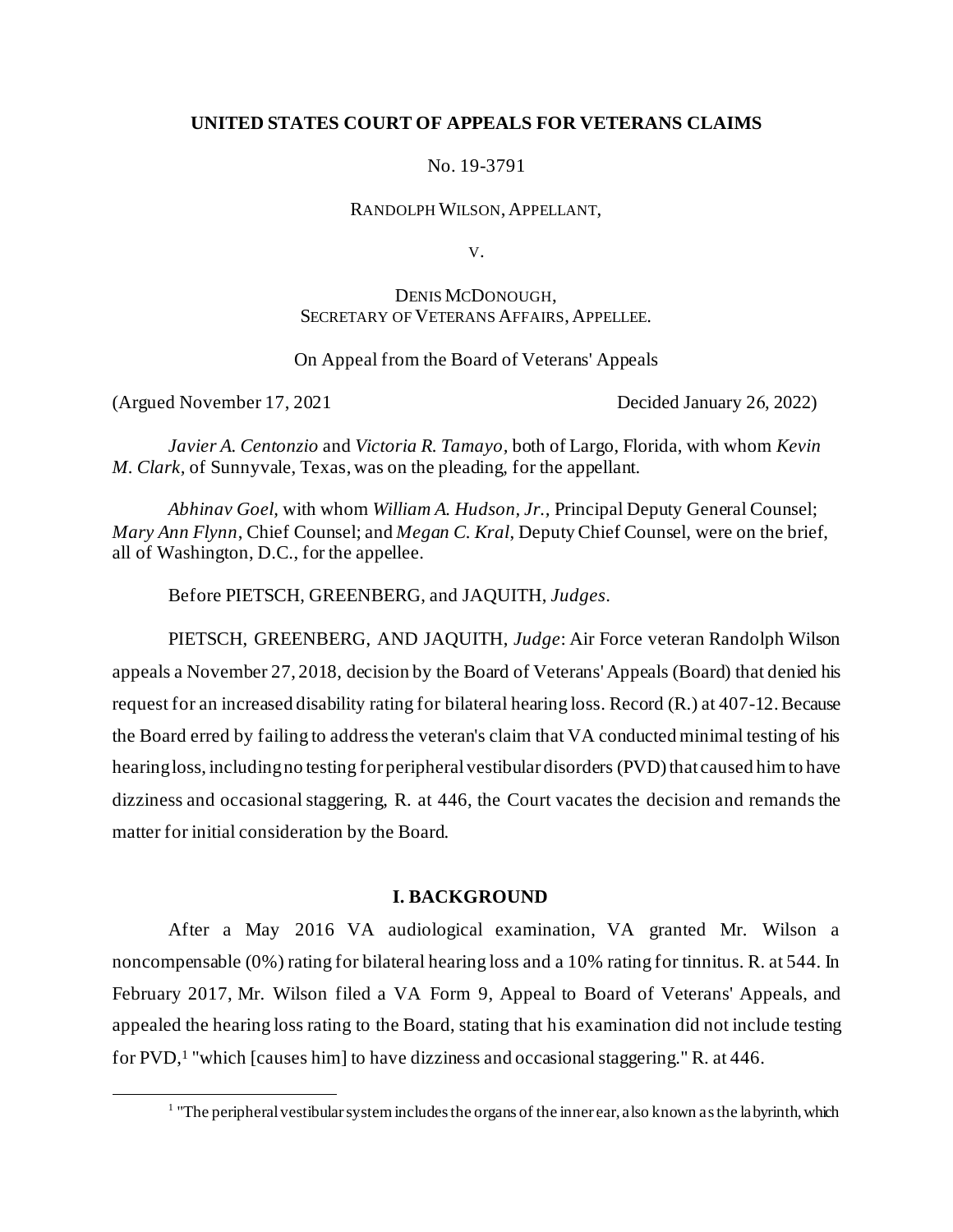VA noted the veteran's reference to "peripheral vestibular disorder with dizziness and staggering" and directed that "a letter and application for his claim" be sent to him. R. at 443. The letter, sent in April 2017, explained that VA regulations required claims to be submitted on a standardized form. R. at 433-36. Instructions were included. *Id*. However, the letter appears to be a form letter; it says nothing about whether the veteran's PVD would be included in his appeal, and it does not indicate that a separate claim for that disorder was required or that PVD would not be considered based on what he had already submitted. The veteran acknowledged the correspondence and, having "no further claims to submit," asked "that the appeal process continue." R. at 430.

In November 2018, the Board considered and denied a higher rating for hearing loss. Utilizing the tables and rating instructions found in 38 C.F.R. § 4.85 (2018), the Board found that the veteran's hearing loss, measured through audiometric testing during the May 2016 examination, warranted a noncompensable rating. R. at 410. The Board did not discuss PVD, dizziness, or staggering.<sup>2</sup>

#### **II. ARGUMENTS**

The veteran's arguments do not challenge how the Board applied § 4.85 in any respect but rather revolve around the Board's failure to obtain a new medical examination. A new examination, he contends, would have helped the Board determine whether his PVD and associated dizziness and staggering were related to his service-connected ear conditions. *See* Appellant's Brief (Br.) at 6–8 (discussing *McLendon v. Nicholson*, 20 Vet.App. 79, 81 (2006), and the various considerations that trigger the need for a new medical opinion). The veteran argues that a new examination also would have helped the Board assess whether his hearing loss had worsened since his last examination in May 2016. *See id*. at 9–11 (first quoting 38 C.F.R. § 3.327(a) (2014), which instructs the Board to obtain a new medical examination "if evidence indicates there has been a material change in a disability or that the current rating may be incorrect"; and then citing *Palczewski v. Nicholson*, 21 Vet.App. 174, 180 (2007)). And the failure to provide a medical

contains two primary structures: the cochlea, responsible for hearing, and the vestibular apparatus, responsible for maintaining balance, stability and spatial orientation." *Peripheral Vestibular System*, VESTIBULAR DISORDERS ASS'N, https://vestibular.org/article/what-is-vestibular/the-human-balance-system/peripheral-vestibular-system-inner-ear/.

 $2$  The Board remanded a claim for service connection for lung disease. The Court does not have jurisdiction over remanded, "nonfinal matters." *See Martinez v. Wilkie*, 31 Vet.App. 170, 173 n.2 (2019).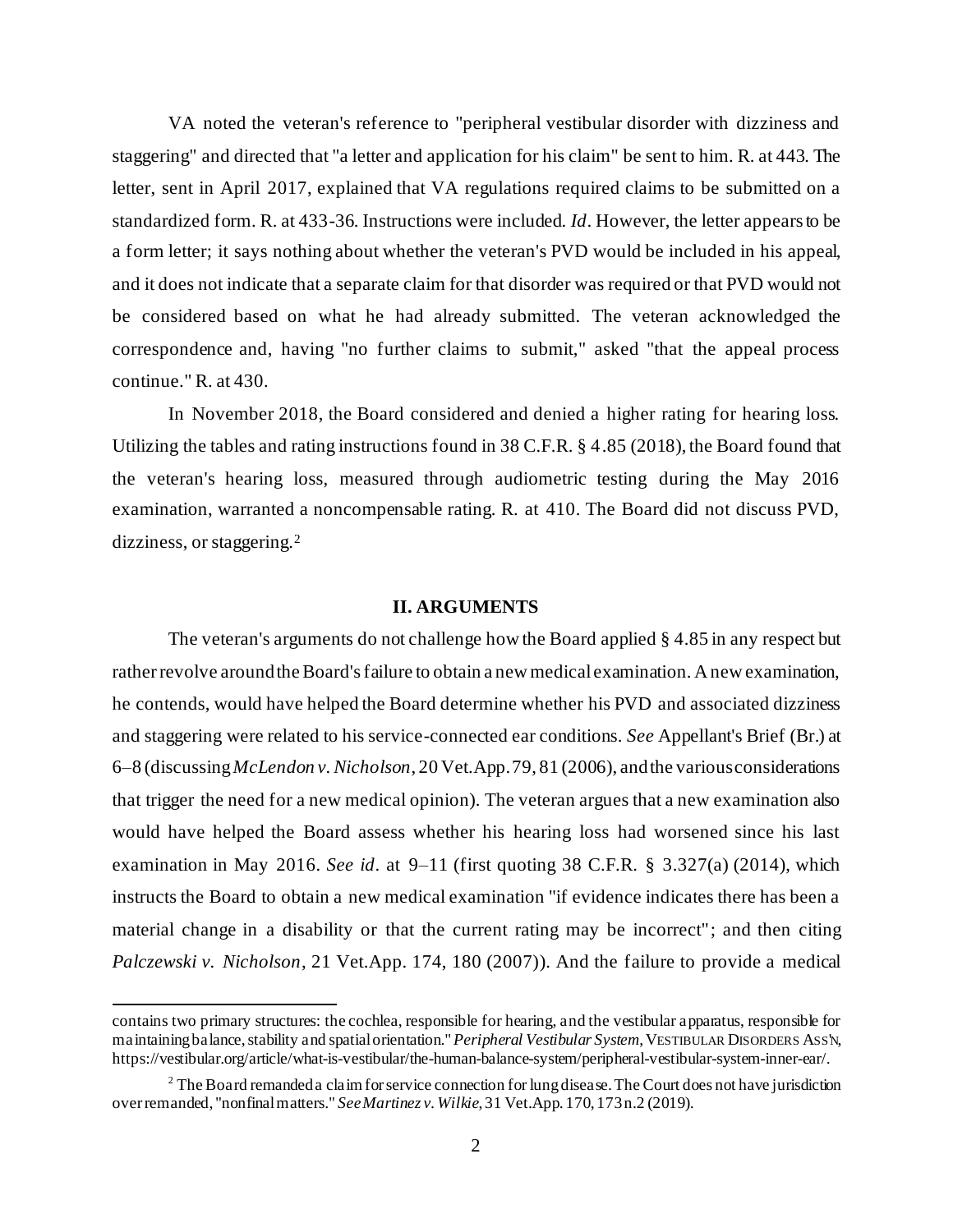examination, he asserts, prevented the Board from considering whether an extraschedular rating was appropriate under 38 C.F.R. § 3.321(b)(1) (2021). *See* Appellant's Br. at 11–12.<sup>3</sup>

Each of these arguments should die on the vine, according to the Secretary. His position is that, although the veteran's comments in his Form 9 "indicated an informal intent to seek benefits for PVD, dizziness, or staggering, either as related to his service-connected hearing loss or tinnitus, or as due to service," the Board was under no obligation to discuss any of these issues because the veteran never filed a formal claim, as instructed. Secretary's Br. at 8.

The Secretary's arguments are based generally on the 2015 amendments to 38 C.F.R § 3.155, the regulation that governs how to file a claim for benefits. The amendments to § 3.155 (and a sister regulation, 38 C.F.R. § 3.160 (2021), which defines a *complete* claim) did away with informal claims and instituted a requirement that veterans submit claims on an application form prescribed by the Secretary. *Bailey v. Wilkie*, 33 Vet.App. 188, 199 (2021). As the Secretary notes, if a complete claim is not filed within 1 year of the receipt of the intent to file a claim, "VA will not take further action unless a new claim is received." 38 C.F.R. § 3.155(b)(4) (2021). Here, he says, the veteran's intent to file a claim was noted by VA, and the Agency acted accordingly by sending him the appropriate paperwork to bring that claim to life. Moreover, the Secretary contends, the veteran expressly disclaimed any intent to add new claims. Based on the veteran's inaction, the Secretary argues that the Board was neither obligated nor permitted to give the matter any attention.

#### **III. ANALYSIS**

## A. *Bailey* and VA's "Logically Related" Standard

The Secretary made similar arguments in *Bailey*, which held that, notwithstanding the newly minted application process, "VA is obligated to develop and adjudicate claims for secondary service connection that are reasonably raised during the processing of a properly initiated claim as to the primary service-connected disability's evaluation level." *Bailey*, 33 Vet.App. at 201. That understanding derived from § 3.155(d)(2), which provides that, once a complete claim is received,

VA will also consider all lay and medical evidence of record in order to adjudicate entitlement to benefits for the claimed condition as well as entitlement to any additional benefits for complications of the claimed condition, including those

<sup>&</sup>lt;sup>3</sup> His remaining arguments need not be reached for purposes of this appeal.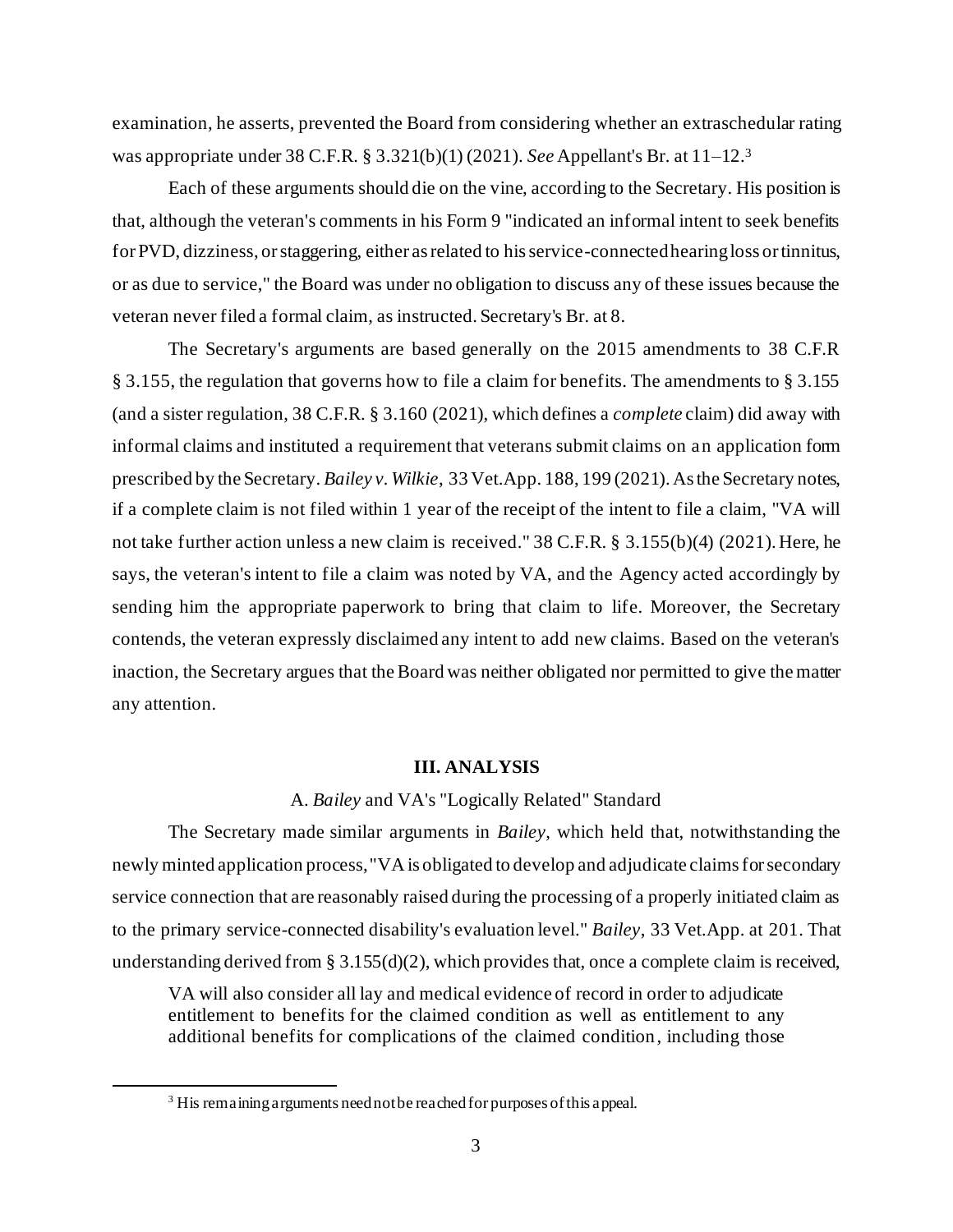identified by the rating criteria for that condition in 38 CFR Part 4, VA Schedule for Rating Disabilities.

38 C.F.R. § 3.155(d)(2). The Court reasoned that, because "the ordinary meaning of 'complications' in § 3.155(d)(2) encompasses disabilities caused or aggravated by treatment for a serviceconnected disability," the regulation imposes a duty on the Agency to consider claims for secondary service connection if they are raised during the course of adjudicating a complete claim concerning a related, primary disability. *Bailey*, 33 Vet.App. at 201; 38 C.F.R. § 3.310(a) (2021).

The Court found this interpretation consistent with "VA's general practice of identifying and adjudicating issues and claims that logically relate" to the pending claim and found no authority indicating that the 2015 amendments were intended to alter this long-standing practice. *Bailey*, 33 Vet.App. at 201 (quoting *Veterans Just. Grp., LLC (VJG), v. Sec'y of Veterans Affs.*, 818 F.3d 1336, 1356 (Fed. Cir. 2016)); *see also Robinson v. Peake*, 21 Vet.App. 545, 552 (2008) (requiring the Board to address all issues explicitly raised by the claimant or reasonably raised by the record), *aff'd sub nom. Robinson v. Shinseki*, 557 F.3d 1355 (Fed. Cir. 2009)). Indeed, as *Bailey*  explained, VA backed away from its original intent to require a formal claim in this specific situation. 33 Vet.App. at 200-01. Responding to comments opposing the original intent, the Agency expressly stated that this "rule does not alter VA's general practice of identifying and adjudicating issues and claims that logically relate to and arise in connection with a claim pending before VA." Standard Claims and Appeals Forms, 79 Fed. Reg. 57,660, 57,672 (Sep. 25, 2014) (to be codified at 38 C.F.R. pts. 3, 19, 20).

## B. The Secretary's Concessions

In his initial brief, the Secretary acknowledged that "[a]ppellant's February 2017 Form 9 indicated an informal intent to seek benefits for PVD, dizziness, or staggering, either as related to his service-connected hearing loss or tinnitus, or as due to service." Secretary's Br. at 8. In other words, the Secretary characterized the assertions laid out in the veteran's Form 9 as a request for service connection for PVD, dizziness, and staggering, on a direct basis or as secondary to the condition being evaluated on appeal—hearing loss—thereby concedingthat the issue of secondary service connection was raised in the context covered by *Bailey*. In his supplemental brief, the Secretary denied that he had conceded "that a claim was expressly raised to the Board" but offered no persuasive explanation for the quoted sentence from his initial brief. Secretary's Supp. Br. at 1 n.1. Instead, the Secretary restated his broader arguments: that the appellant "failed to respond to the RO's attempts to develop [his] claim," the appellant "failed to show any conceivable link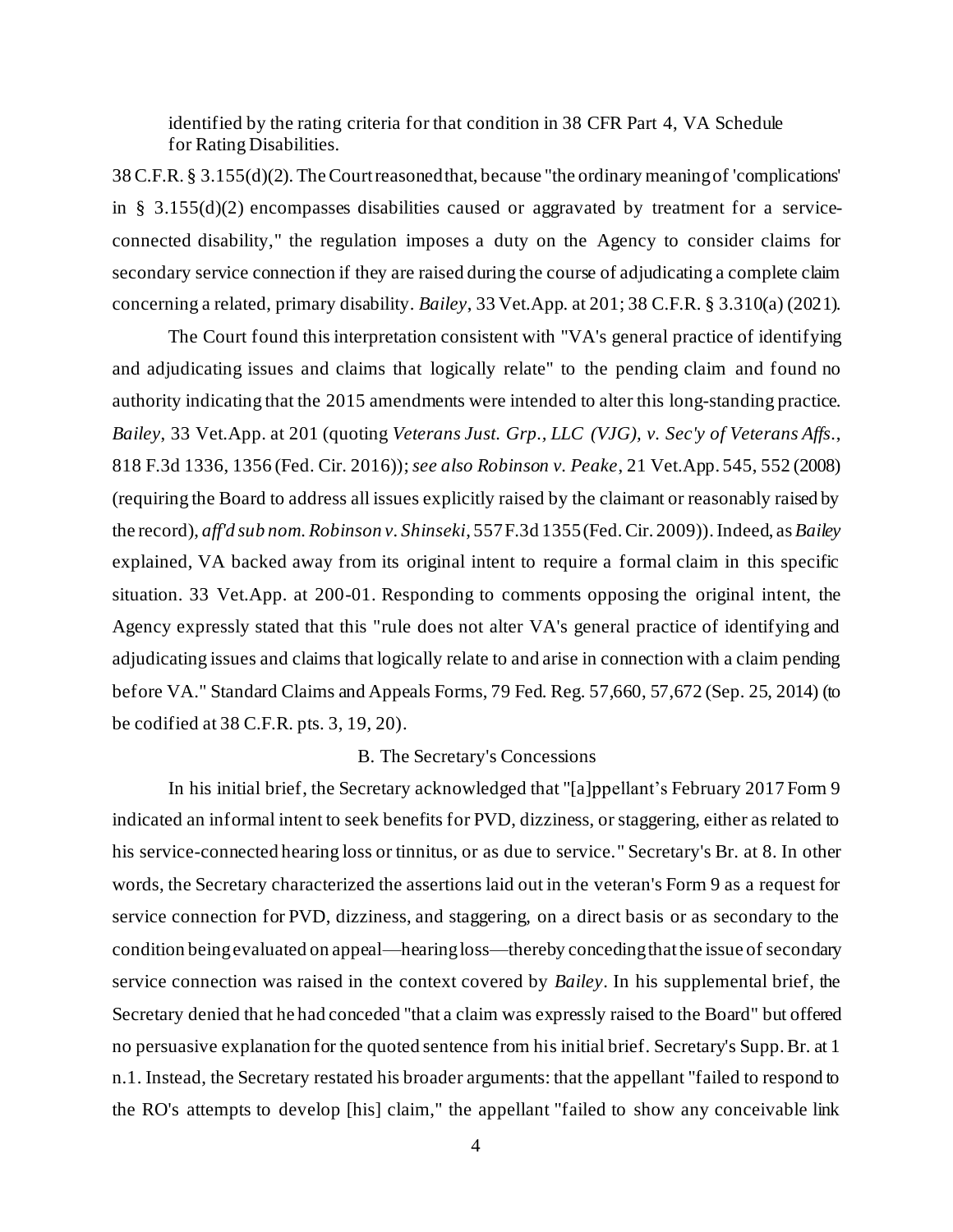between hearing loss and PVD, dizziness, or staggering," and the appellant "failed to file a formal claim." *Id.* Then, at oral argument, the Secretary acknowledged that the veteran expressly stated a claim on his February 2017 Form 9, and the Secretary conceded that "*Bailey* can be extended to Form 9s," Oral Argument at 1:02:16-20, http://www.uscourts .cavc.gov/oral\_arguments.php—but repeated his arguments that the regional office (RO) had fulfilled its obligation to attempt to develop the veteran's claim and that the veteran failed to connect his hearing loss to his dizziness, staggering, and possible PVD.

We need not zero in on the meaning and impact of the Secretary's shifting concessions regarding the application of *Bailey* in this case because the Board's complete failure to address the issues raised by the veteran's February 2017 Form 9 necessitates remand.

C. The Duty to Construe Veterans' Submissions Sympathetically

The Board is required to consider all issues raised by the veteran, and to construe the veteran's arguments "'in a liberal manner for purposes of determining whether they raise issues on appeal.'" *Robinson*, 21 Vet.App. at 552 (quoting 38 C.F.R. § 20.202). *See Skaar v. Wilkie*, 31 Vet.App. 16, 17-18 (2019)(en banc order) (per curiam)(recognizing that the Board is, "of course," required to adjudicate all issues "that are expressly raised"). The scope of the veteran's claim cannot be limited to one specified diagnosis; the claim must be considered to encompass any disability reflected in the veteran's description of the claim and the symptoms the veteran describes. *See Clemons v. Shinseki*, 23 Vet.App. 1, 5 (2009) ("[T]he appellant did not file a claim to receive benefits only for a particular diagnosis, but for the affliction his . . . condition, whatever that is, causes him."). The duty to construe a veteran's submissions sympathetically is especially significant when the veteran is self-represented or represented by someone who is not a licensed attorney. *See Comer v. Peake*, 552 F.3d 1362, 1367-69 (Fed. Cir. 2009). In this case, the veteran's February 2017 Form 9 reflects that it was completed and signed by him, not a representative, and he was represented before the Board by a state veterans service organization, not an attorney.

#### D. The Response to the Veteran's Form 9 Claim

The Secretary contends that the Board was not required to entertain the issues the veteran raised regarding PVD and his dizziness and staggering because "the RO specifically acknowledged [the appellant's claim of compensation for PVD] as an issue and requested that [a]ppellant file a formal application for it," but "[a]ppellant explicitly chose not to file that claim." Secretary's Br. at 5. But the Secretary's assertion is not supported by the record.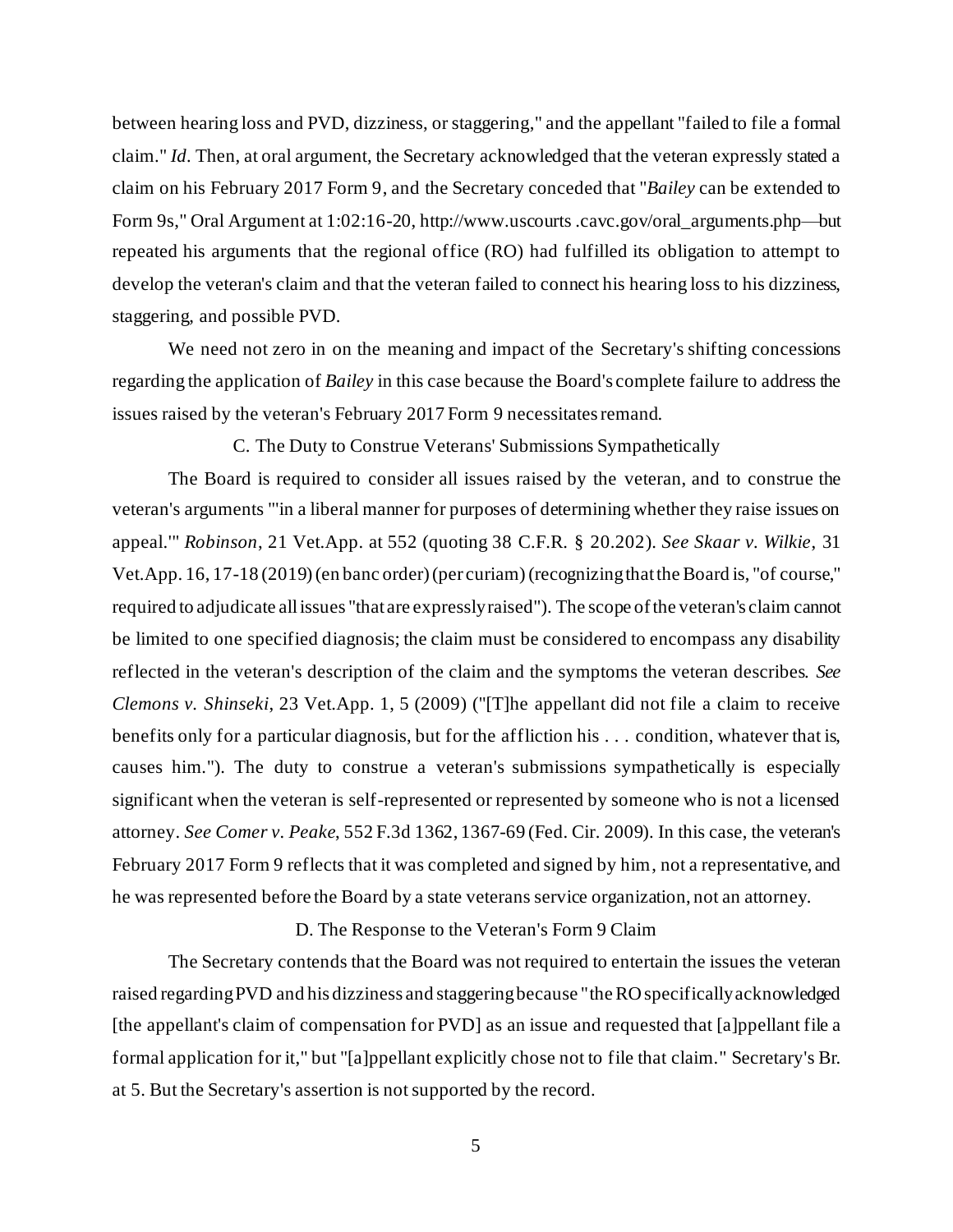First, the veteran's submission was an appeal to the Board, as the Form 9 specifies in its title: "Appeal to Board of Veterans' Appeals." R. at 446. Second, what the RO sent the veteran 6 weeks later was a form letter that did not refer to his Form 9 or the dizziness, staggering, and PVD it described. R. at 433-35. The RO's only notation of the veteran's reference to "peripheral vestibular disorder with dizziness and staggering" was an internal one that was not shared with the veteran. R. at 443. The form letter offered nary a clue that it was VA's position that a separate claim for PVD was required or that PVD would not be considered based on what the veteran had already submitted. Without that information, the veteran would have no reason to know what VA required from him, and it is unreasonable to read into his reply—"I have no further claims to submit at this time. I am requesting that the appeals process continue," R. at 430—any renunciation, waiver, or lack of interest in the PVD aspect of his hearing loss claim, as he had already specifically claimed PVD, dizziness, and staggering on his February 2017 Form 9, R. at 446. The RO's uninformative form letter and the veteran's response do not come close to bearing the weight the Secretary gives them, either as satisfaction of the Secretary's obligation to attempt to develop the veteran's claim or as the foundation of an impenetrable roadblock to consideration of the veteran's claim. *See* Secretary's Supp. Br. at 1, 7-10.

Blaming the veteran for the Board's inattention to the issues the veteran raised also does not square with the standard VA set in adopting the formal claims requirement. VA specified that the final rule did "not alter VA's general practice of identifying and adjudicating issues and claims that logically relate to and arise in connection with a claim pending before VA." 79 Fed. Reg. at 57,672. *See VJG*, 818 F.3d at 1356 (highlighting the quoted assurance by VA in upholding amendments to relevant regulations). And VA also explained that under the new 38 C.F.R. § 3.155(d)(2), VA would continue to identify and adjudicate claims that "are reasonably within the scope of the claimed issues in the complete claim" and would continue to read its obligation under 38 C.F.R. § 3.103(a) to fully and sympathetically develop claims "to include consideration of matters reasonably related to and raised in connection with a claim before VA, whether or not raised expressly by the claimant." 79 Fed. Reg. at 57,672.

E. Determining Whether the Veteran's Claims Were Logically Related

In this case, the Board and the RO were silent regarding whether the veteran's express claim that he experienced dizziness, staggering, and PVD was logically related to his hearing loss claim. That silence is deafening and cannot be deemed harmless under the circumstances presented. *See*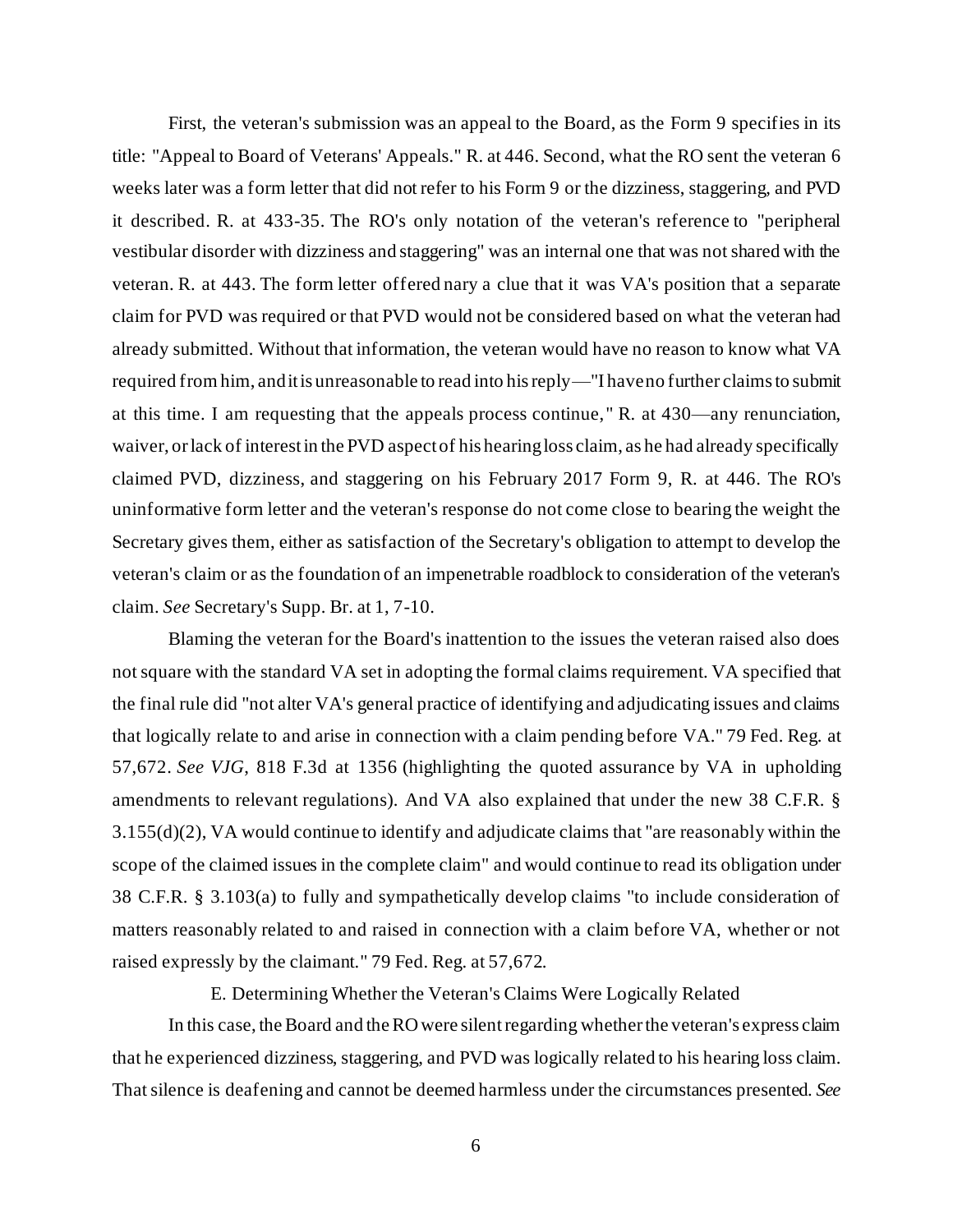*Simmons v. Wilkie*, 30 Vet.App. 267, 279-80 (2018) ("[H]armless error analysis generally should be conducted through a case-specific application of judgment based upon examination of the individual record . . . ."), *aff'd*, 964 F.3d 1381 (Fed. Cir. 2020). The veteran asserted that "[t]here was no testing for peripheral vestibular disorders, which does cause [him] to have dizziness and occasional staggering," as part of his "hearing loss" claim he was appealing to the Board—in his explanation of why he thought VA had decided his hearing loss claim incorrectly. R. at 446. On his February 2017 Form 9, the veteran's reference to his PVD, dizziness, and staggering followed and elaborated on his contention that "minimal testing of [his] hearing loss was performed by the VA." R. at 466. And his claim of PVD, dizziness, and staggering was followed by his assertions that he needs hearing aids and that his disability is due to his in-service exposure—without adequate hearing protection—to loud noise from aircraft landing and taking flight. R. at 446-47.

In addition to the context of the veteran's PVD, dizziness, and staggering contentions, some indicators of their logical relationship to his hearing loss claim can be found in the regulations and caselaw. A note in Diagnostic Code (DC) 6200 describes labyrinthitis as a complication of hearing impairment. 38 C.F.R. § 4.87, DC 6200 note (2021) ("Evaluate hearing impairment, and complications such as labyrinthitis . . . separately."). "Labyrinthitis" is "inflammation of the internal ear" that "may be accompanied by hearing loss or vertigo." DORLAND'S ILLUSTRATED MEDICAL DICTIONARY 982 (33d ed. 2020). "Labyrinthitis" is also called "otitis interna." *Id.* "[O]titis interna is an archaic name for a general ear infection condition which is more accurately classified as a peripheral vestibular disorder, DC 6204." Schedule for Rating Disabilities; Diseases of the Ear and Other Sense Organs, 64 Fed. Reg. 25,202, 25,205 (May 11, 1999) (to be codified at 38 C.F.R. pt. 4). Prior to its amendment in 1999, DC 6204 was titled "[l]abyrinthitis, chronic." *See* 38 C.F.R. § 4.87a, DC 6204 (1998); *Montgomery v. McDonald*, No. 13-3400, 2014 WL 4955655, at \*2 (Vet. App. Oct. 3, 2014) (mem. dec.) (noting VA's 1999 explanation for retitling DC 6204 "peripheral vestibular disorders" rather than "labyrinthitis"), *amended by* 2015 WL 1263321 (Vet. App. Mar. 20, 2015) (single-judge order).

And DC 6204 now specifies that it applies to "[p]eripheral vestibular disorders: [d] izziness and occasional staggering," and that "[h]earing impairment . . . shall be separately rated and combined." *See* 38 C.F.R. § 4.87, DC 6204. "Dizziness" is "a sensation of unsteadiness with a feeling of movement within the head" and related to vertigo, DORLAND'S at 553, though vertigo does not "mean any form of dizziness"—vertigo is "an illusory sense that either the environment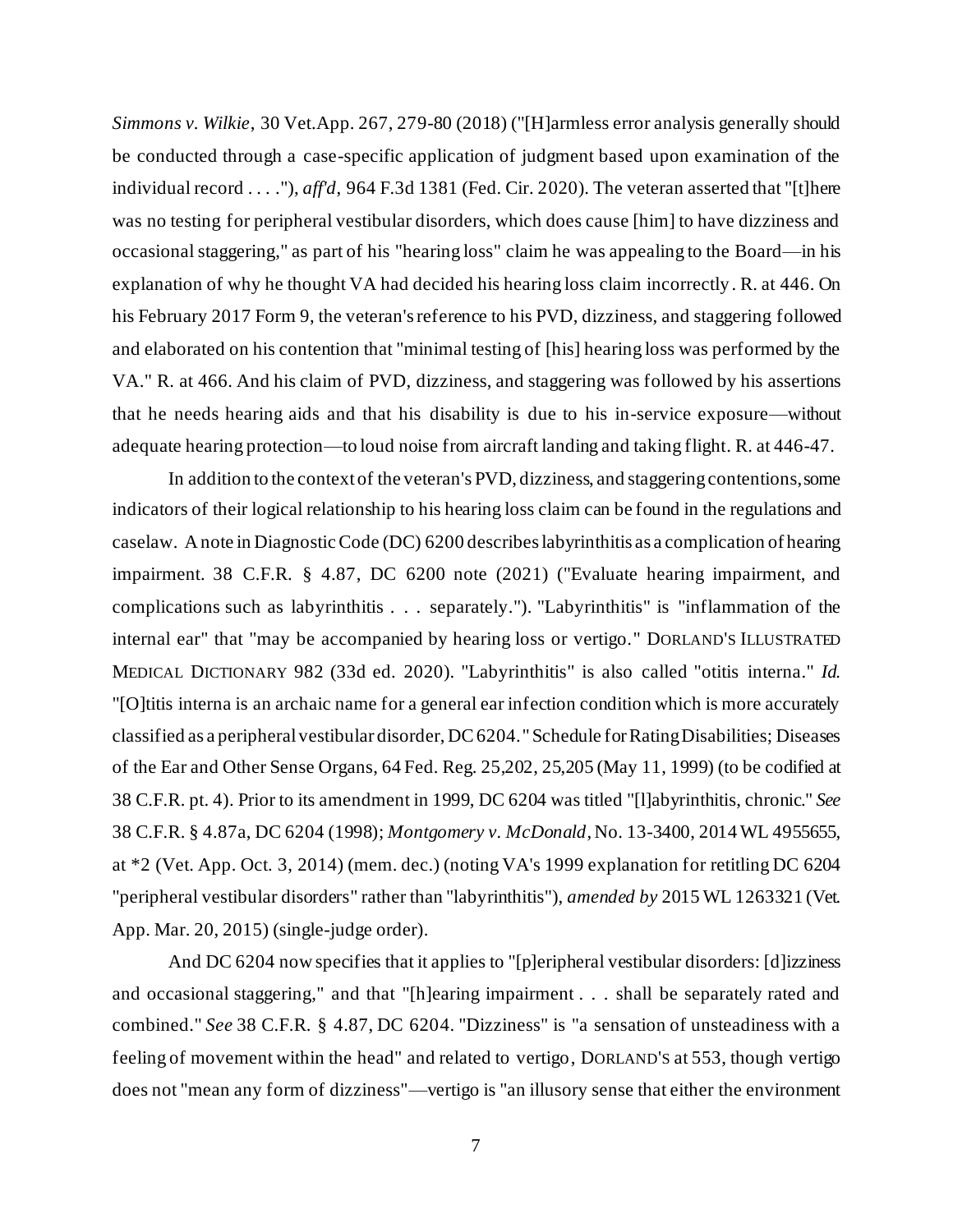or one's own body is revolving," DORLAND'S at 2021.As the Court observed in *Doucette v. Shulkin,* a hearing loss claimant could describe symptoms such as dizziness and recurrent loss of balance "and the Board would be required to explain whether the rating criteria contemplate those functional effects." 28 Vet.App. 366, 371 (2017).

F. The Board's Failure to Address the Veteran's Contentions

To be sure, we need not, should not, and do not determine, on this record, the relationship between the veteran's formal hearing loss claim and his express claim of dizziness, staggering, and PVD. The point is that the RO and the Board did not do so, and no one told the claimant in an understandable way that what he'd submitted was insufficient or notified him "of the information necessary to complete the appropriate application form prescribed by the Secretary." 38 C.F.R. § 3.155(b)(3)(setting forth the Secretary's responsibility "[u]pon receipt of an intent to file a claim"). Moreover, the Board did not state any reasons or bases for not addressing the veteran's February 2017 Form 9 claims. In rendering its decision, the Board is required to provide a written statement of the reasons or bases for its findings and conclusions on all material issues of fact and law presented on the record. 38 U.S.C. § 7104(d)(1). "To comply with this requirement, the Board must analyze the credibility and probative value of evidence, account for evidence it finds persuasive or unpersuasive, and provide reasons for rejecting material evidence favorable to the claimant." *Smiddy v. Wilkie*, 32 Vet.App. 350, 356 (2020) (citing *Caluza v. Brown*, 7 Vet.App. 498, 506 (1995)).

The veteran's statements regarding his symptoms—his dizziness and staggering constitute competent evidence that should have been considered, *see Clemons*, 23 Vet.App. at 4- 6, and addressed. Remand is appropriate "where the Board has ... failed to provide an adequate statement of reasons or bases for its determination." *Tucker v. West*, 11 Vet.App. 369, 374 (1998). In this case, the determination was unstated and unexplained. The Secretary cannot provide his own post hoc rationalizations for why the Board did not address certain favorable evidence. *See In re Sang Su Lee*, 277 F.3d 1338, 1345-46 (Fed. Cir. 2002) ("'[C]ourts may not accept appellate counsel's post hoc rationalization for agency action.'" (quoting *Burlington Truck Lines, Inc. v. United States*, 371 U.S. 156, 168 (1962))).